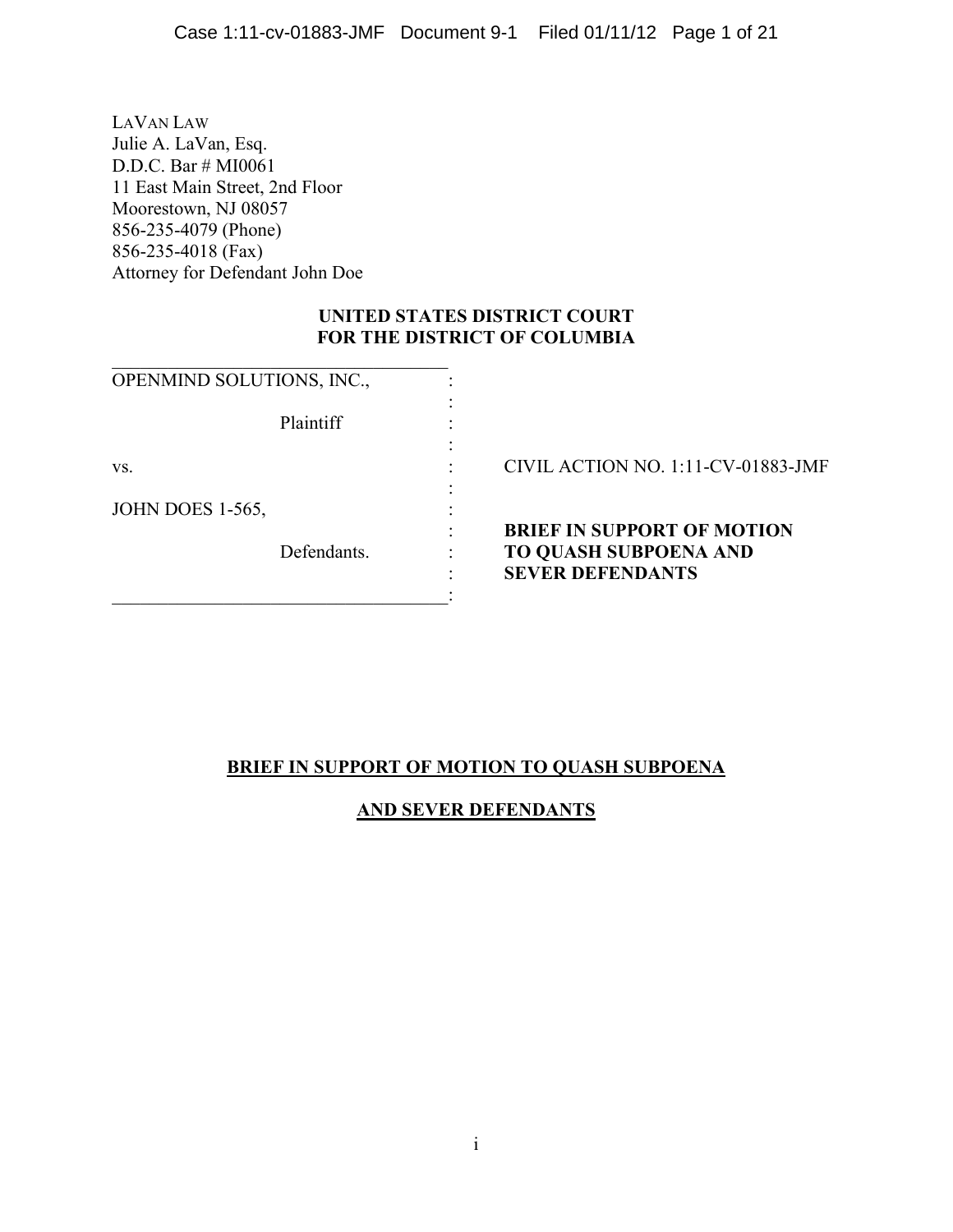# **TABLE OF CONTENTS**

| $\mathbf{I}$ . |                 | The Subpoena Should Be Quashed Because Plaintiff Has Not Established |  |
|----------------|-----------------|----------------------------------------------------------------------|--|
|                | $\mathbf{A}$ .  | Plaintiff Has Not Met Its Burden of Establishing Personal            |  |
|                | <b>B.</b>       | Plaintiff Cannot Engage In Discovery to Find Jurisdictional          |  |
| II.            |                 | The Subpoena Should Be Quashed Because It Violates Defendant's First |  |
|                | $\mathbf{A}$ .  | The First Amendment Protects Defendant's Right to Engage in          |  |
|                | <b>B.</b>       | Plaintiff's Subpoena Cannot Survive the <i>Dendrite</i> Test 11      |  |
|                | $\mathcal{C}$ . |                                                                      |  |
| Ш.             |                 | John Does 2-565 Should Be Severed for Misjoinder 14                  |  |
|                |                 |                                                                      |  |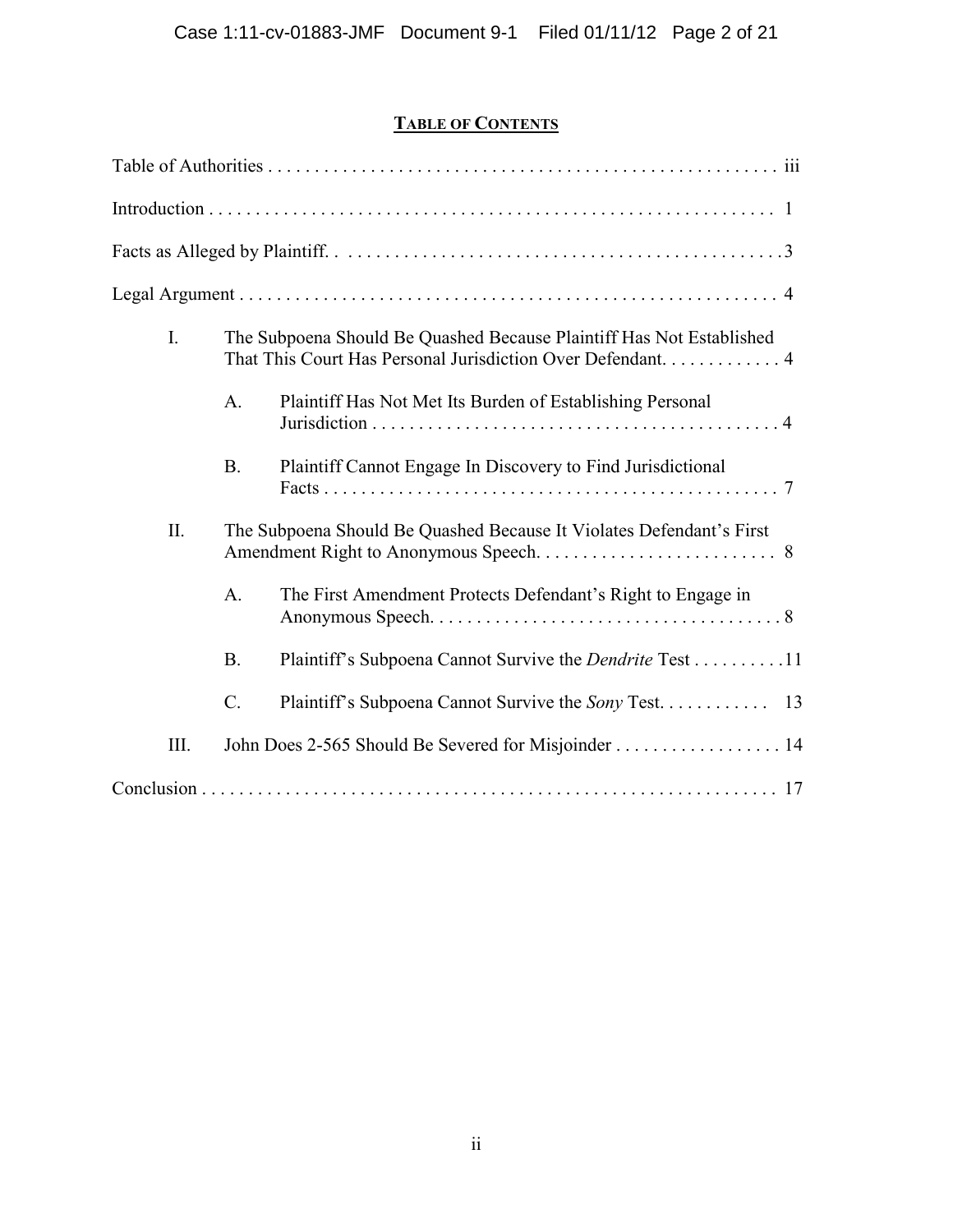# **TABLE OF AUTHORITIES**

# **Cases**

| ALS Scan v. Digital Service Consultants, 293 F.3d 707 (4th Cir. 2002) 5, 6                                                                                                      |           |
|---------------------------------------------------------------------------------------------------------------------------------------------------------------------------------|-----------|
| BMG Music v. Does 1-203, 2004 U.S. Dist. LEXIS 8457, 2004 WL 953888                                                                                                             |           |
|                                                                                                                                                                                 |           |
| Call of the Wild Movie, LLC v. Does 1-1,062, 770 F. Supp. 2d 332 (D.D.C. 2011) 11,                                                                                              | $13 - 16$ |
| CP Productions, Inc. v. Does 1-300, 2011 U.S. Dist. LEXIS 113013                                                                                                                |           |
| CP Productions, Inc. v. Does 1-300, Statement of March 2, 2011 (available at http://<br>law.justia.com/cases/federal/district-courts/illinois/ilndce/1:2010cv06255/248010/33/)2 |           |
| Dendrite Int'l, Inc. v. Doe No. 3, 775 A.2d 756 (N.J. App. Div. 2001) 10-13                                                                                                     |           |
| Diabolic Video Productions, Inc v. Does 1-2099, 2011 U.S. Dist. LEXIS 58351;                                                                                                    |           |
| Digital Sin, Inc. v. Doe, 2011 U.S. Dist. LEXIS 128033 (N.D. Cal. Nov. 4, 2011) 15                                                                                              |           |
|                                                                                                                                                                                 |           |
| Doe v. 2themart.com, 140 F. Supp. 2d 1088 (W.D. Wash. 2001) 8                                                                                                                   |           |
| Elektra Entm't Group, Inc. v. Does 1-9, 2004 U.S. Dist. LEXIS 23560, 2004 WL 2095581                                                                                            |           |
|                                                                                                                                                                                 |           |
| In re Verizon Internet Servs. Inc., 257 F. Supp. 2d 244 (D.D.C. 2003) 9                                                                                                         |           |
|                                                                                                                                                                                 |           |
|                                                                                                                                                                                 |           |
| Interscope Records v. Does, 558 F. Supp. 2d 1176 (D. Kan. 2008) 9                                                                                                               |           |
| Interscope Records v. Does 1-25, 2004 U.S. Dist. LEXIS 27782 (M.D. Fla. Apr. 1, 2004).15                                                                                        |           |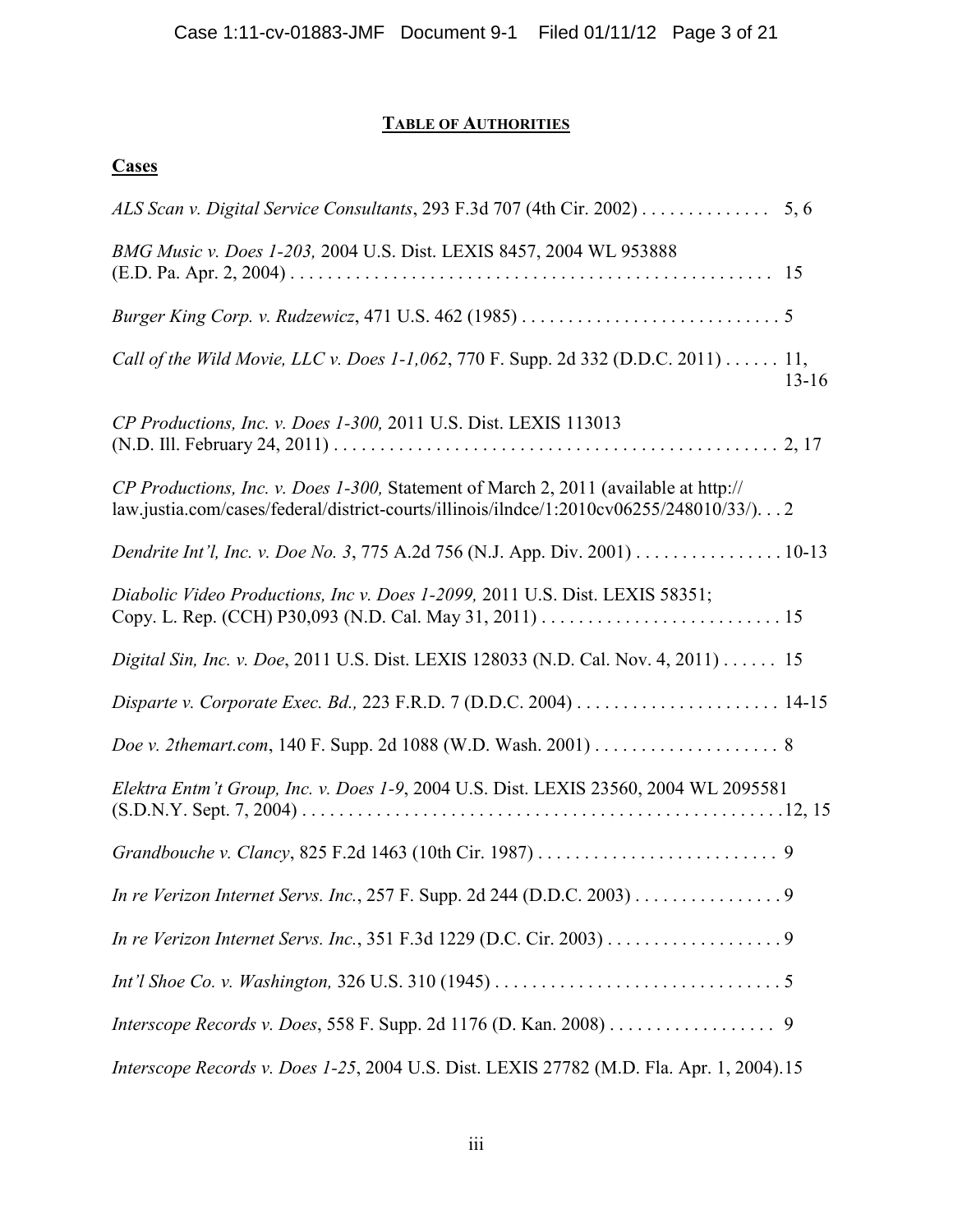| IO Group, Inc. v. Does 1-435, 2011 U.S. Dist. LEXIS 73837 (N.D. Cal. July 8, 2011) 15 |
|---------------------------------------------------------------------------------------|
|                                                                                       |
| LaFace Records, LLC v. Does 1-38, 2008 WL 544992 (E.D.N.C. Feb. 27, 2008) 15          |
|                                                                                       |
|                                                                                       |
| Pacific Century International LTD v. Does 1-101, 2011 U.S. Dist. LEXIS 73837          |
|                                                                                       |
|                                                                                       |
| Silkwood v. Kerr-McGee Corp., 563 F.2d 433, 438 (10th Cir. 1977) 9                    |
| Sony Music Entm't, Inc. v. Does 1-40, 326 F. Supp. 2d 556 (S.D.N.Y. 2004) 9           |
| VPR Internationale vs. Does 1-1017, 2011 U.S. Dist. LEXIS 64656                       |
|                                                                                       |
| World-Wide Volkswagen Corp. v. Woodson, 444 U.S. 286 (1980) 5                         |
| <b>Court Rules</b>                                                                    |
|                                                                                       |
|                                                                                       |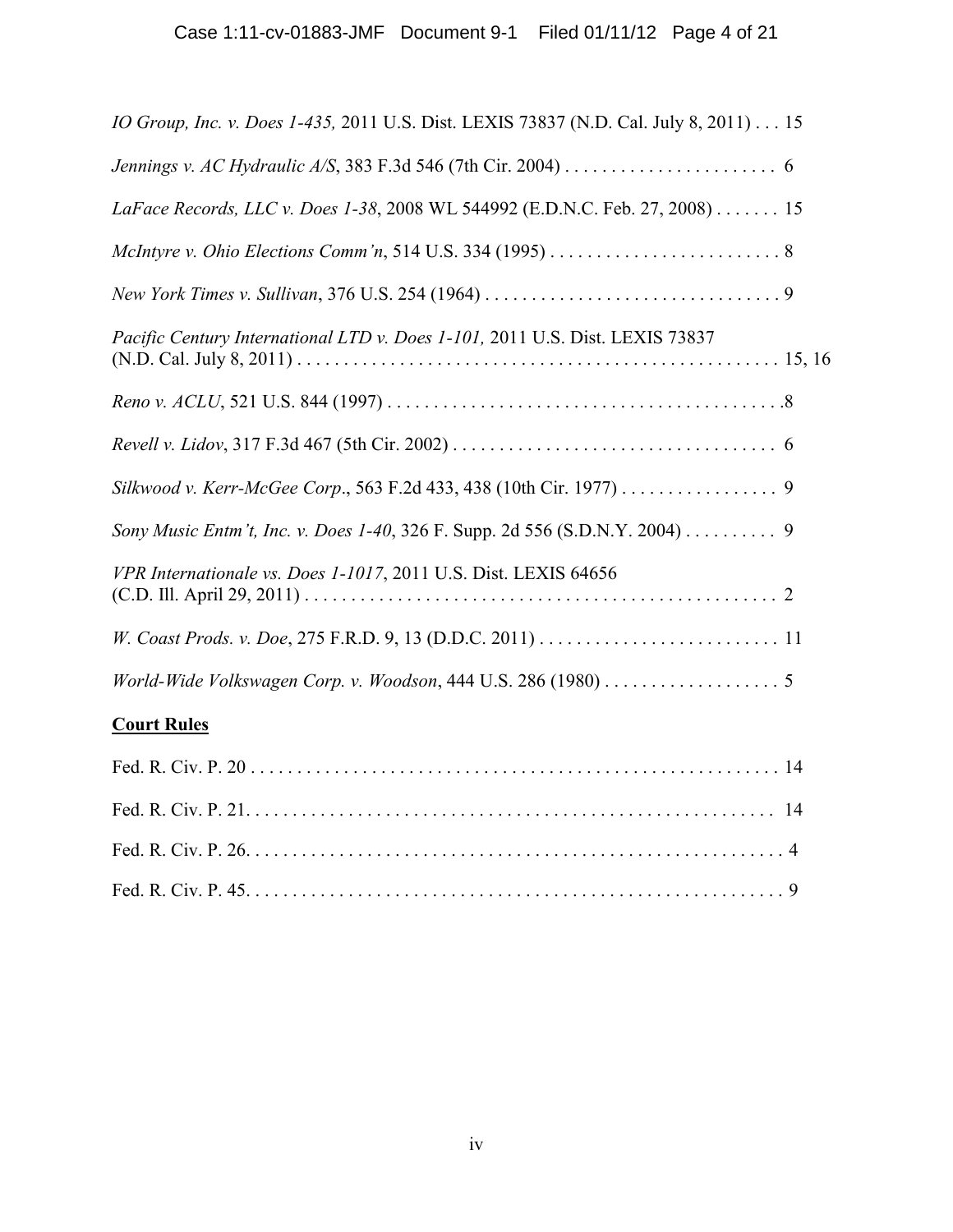#### **INTRODUCTION**

Plaintiff filed this action alleging that 565 John Doe Defendants infringed on its copyrighted work. Plaintiff alleges that the various John Doe defendants, including our client, a John Doe identified by the IP address 68.34.160.207, ("Defendant"), participated in acts of copyright infringement of a pornographic film.<sup>1</sup> As this memorandum of law will show, Plaintiff"s allegations are too unreliable to justify identifying Defendant, who has a First Amendment right to anonymous speech. Further, Plaintiff"s subpoena should be quashed because this Court lacks personal jurisdiction over Defendant. Finally, Defendant moves for the severance of Does 2-565 because the John Does have been improperly joined for Plaintiff"s own convenience. In short, Defendant respectfully asks this Court not to indulge Plaintiff in what amounts to a fishing expedition.

Mass lawsuits alleging copyright infringement by way of BitTorrent are designed primarily to extract settlements from their hundreds of targets, earning the plaintiffs and their law firms the label of "copyright trolls."<sup>2</sup> In recent years, BitTorrent litigation has shifted to focus on allegations of infringement of pornographic films, which are inherently more embarrassing, providing ample motivation for defendants to settle once their identities are revealed.<sup>3</sup> In their crusade to sue as many hapless individuals as possible while keeping court fees to a minimum, plaintiffs disregarded the well-established rules of joinder, personal jurisdiction, and discovery in their mass lawsuits alleging copyright infringement through BitTorrent. For example, these

<sup>1</sup> Due to the need to protect Defendant's identity, it is necessary to file this motion anonymously. 2 *See, e.g.*, "Copyright Trolls," *Electronic Frontier Foundation*, https://www.eff.org/issues/copyright-trolls; "Copyright troll," *Wikipedia*, http://en.wikipedia.org/wiki/Copyright\_troll.

 $\overline{a}$ 

<sup>&</sup>lt;sup>3</sup> "The motivation behind these cases appears to be to leverage the risk of embarrassment associated with pornography to coerce settlement payments despite serious problems with the underlying claims." "Copyright Trolls," *Electronic Frontier Foundation*, https://www.eff.org/issues/copyright-trolls.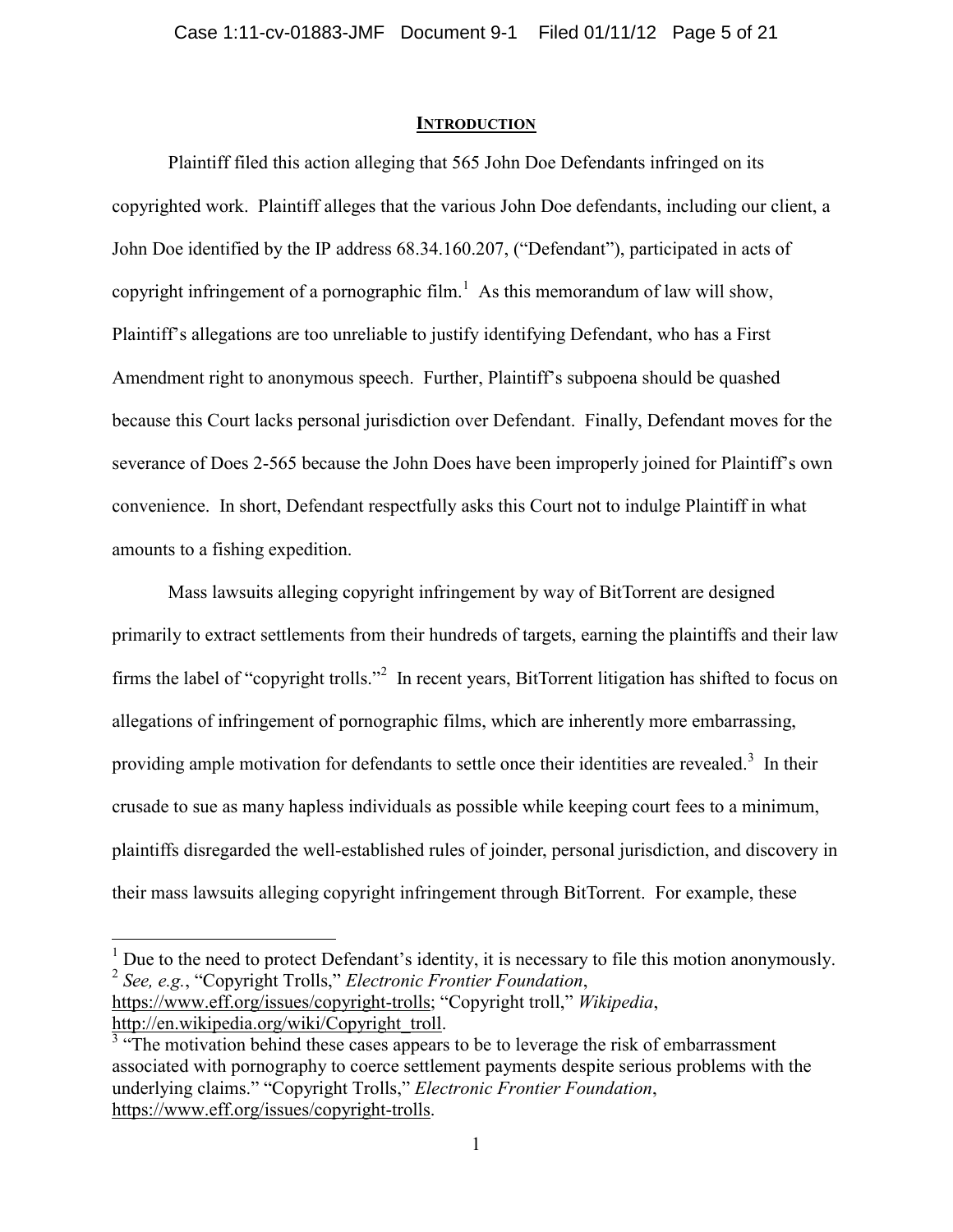lawsuits at one point included over twenty-thousand defendants in the Northern District of

California alone. In one such mass lawsuit in Illinois, the court noted before dismissal:

[I]f the 300 unnamed defendants have in fact infringed any copyrights (something that this court will assume to be the case, given the Complaint's allegations that so state), each of those infringements was separate and apart from the others. No predicate has been shown for thus combining 300 separate actions on the cheap – if CP had sued the 300 claimed infringers separately for their discrete infringements, the filing fees alone would have aggregated \$105,000 rather than \$350.

*CP Productions, Inc. v. Does 1-300,* 2011 U.S. Dist. LEXIS 113013, \*2-3 (N.D. Ill. February 24,

2011). District Judge Milton Shadur wrote about one plaintiff"s abuse of the litigation system "in

more than one way" with its "ill-considered" lawsuit:

This Court has received still another motion by a "Doe" defendant to quash a subpoena in this ill-considered lawsuit filed by CP Productions, Inc. ("CP") against no fewer than 300 unidentified "Doe" defendants – this one seeking the nullification of a February 11, 2011 subpoena issued to Comcast Communications, LLC. This Court"s February 24, 2011 memorandum opinion and order has already sounded the death knell for this action, which has abused the litigation system in more than one way. But because the aggrieved Doe defendants continue to come out of the woodwork with motions to quash, indicating an unawareness of this Court's dismissal of this action, 1 CP's counsel is ordered to appear in court on March 9, 2011 at 9:00 a.m. Counsel will be expected to discuss what steps should be taken to apprise all of the targeted "Doe" defendants that they will not be subject to any further trouble or expense as a result of this ill-fated (as well as ill-considered) lawsuit.

*CP Productions, Inc. v. Does 1-300,* Statement of March 2, 2011 (available at

http://law.justia.com/cases/federal/district-courts/illinois/ilndce/1:2010cv06255/248010/33/).

In another BitTorrent case in Illinois, District Judge Harold A. Baker writes in denying

certification for interlocutory review of a previously-denied motion for expedited discovery:

The court has no jurisdiction over any of the Does at this time; the imprimatur of this court will not be used to advance a "fishing expedition by means of a perversion of the purpose and intent" of class actions.

*VPR Internationale vs. Does 1-1017*, 2011 U.S. Dist. LEXIS 64656 (C.D. Ill. April 29,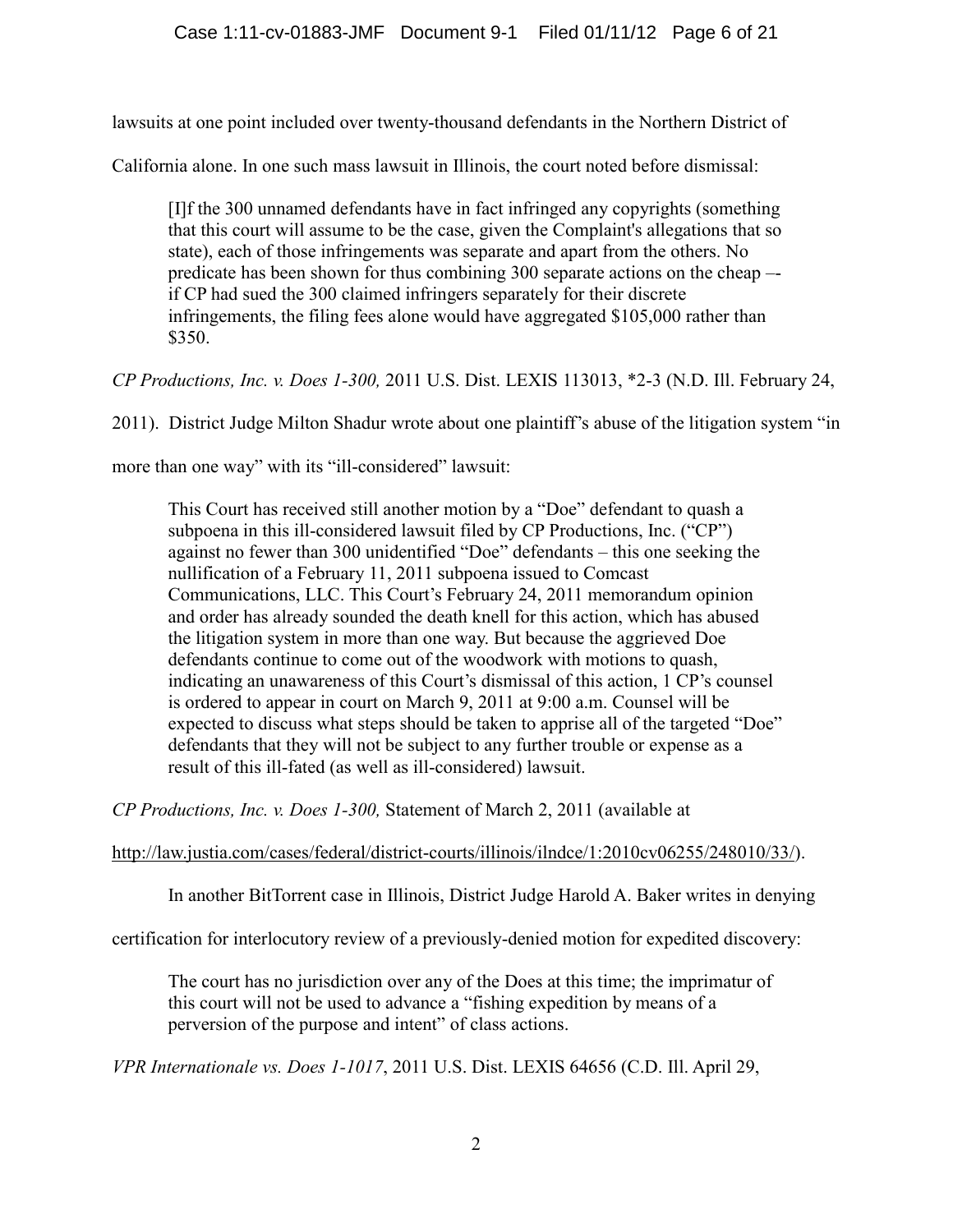2011) (quoting the court's earlier order denying expedited discovery). Having been rejected by the federal district courts in California and Illinois, *inter alia*, the "copyright trolls" now forum-shop for a district that will allow them to engage in fishing expeditions.

### **FACTS AS ALLEGED IN PLAINTIFF'S COMPLAINT**

Plaintiff OpenMind Solutions, Inc. ("Plaintiff") alleges that it is the owner of a copyrighted work identified as "Throated – Katie Jordan." *See* Plaintiff"s Complaint, ¶ 7. A Google search for the work in question reveals that it is a pornographic film.<sup>4</sup> Plaintiff alleges that John Does #1-565 have infringed on its copyright. *See* Complaint, ¶ 12 ("The Plaintiff is informed and believed that each Defendant, without the permission or consent of Plaintiff, has used, and continues to use, an online media distribution system to distribute to the public, including by making available for distribution to others, the Work. . ."). The BitTorrent protocol is a peer-to-peer downloading program that allows groups of users to download and upload data from each other. *See* Complaint, ¶ 3. Multiple BitTorrent users exchange pieces of information in what is known as a "swarm." *See* Complaint, ¶ 3-4.

Plaintiff conclusorily alleges that each of the John Doe Defendants distributed Plaintiff"s work to others. *See* Complaint, ¶ 12. In support of this allegation, Plaintiff offers only a list of internet protocol ("IP") addresses, listed by internet service provider ("ISP") and dates upon which infringing activity was allegedly observed. Complaint,  $\P$  12, Exhibit A. Plaintiff does not identify the person or persons who observed the alleged infringing activity, nor does Plaintiff explain how the alleged infringing activity was observed. Armed with this information, Plaintiff

 $\overline{a}$ 

<sup>4</sup> *See Google*, https://www.google.com/search?gcx=w&sourceid=chrome&ie=UTF-8&q=%22throated+30%22 (note that the results of this search are obviously not safe to open in a courtroom or work environment).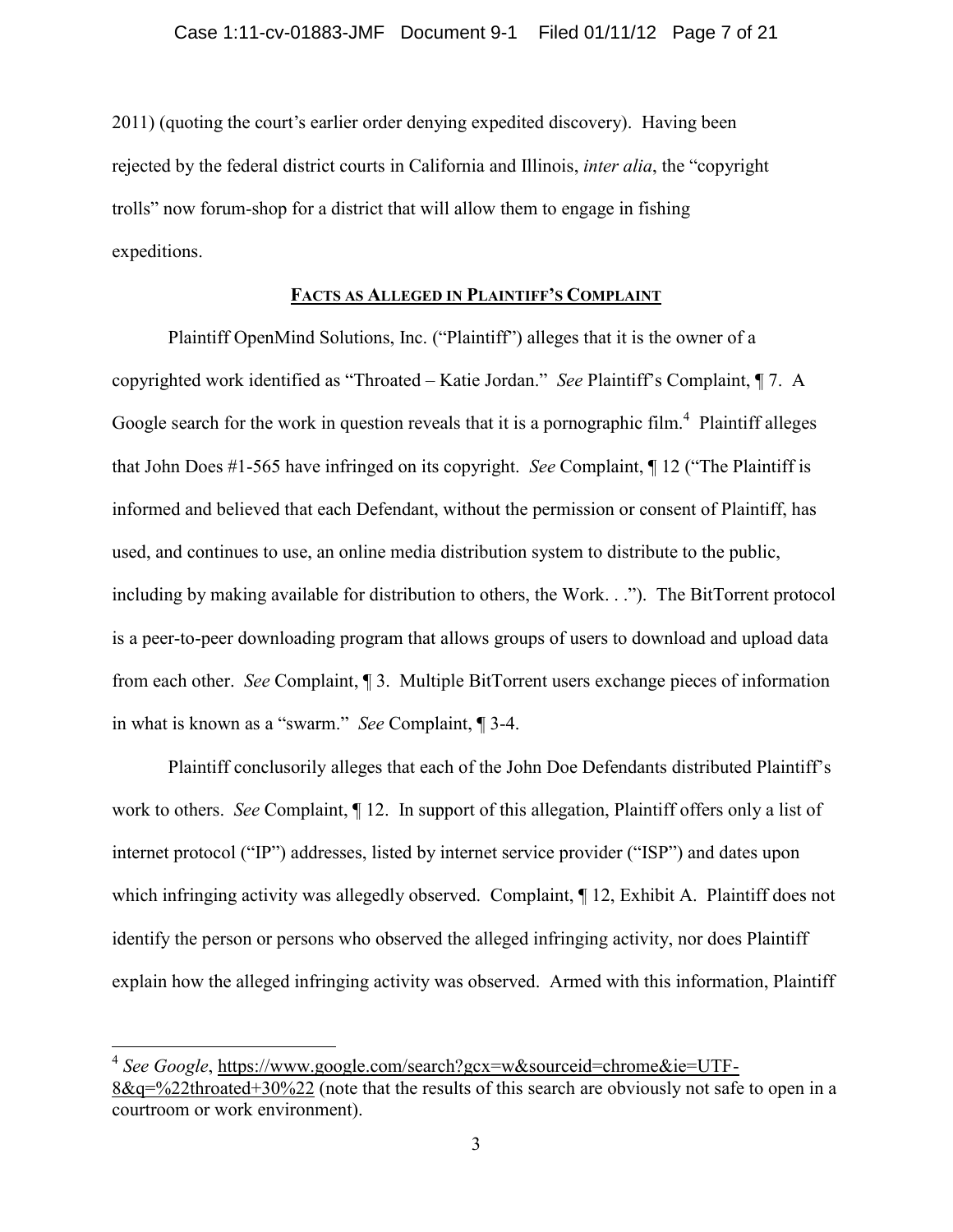asserts that "information obtained in discovery will lead to the identification of each Defendant"s true name and permit the Plaintiff to amend this Complaint to state the same." Complaint, ¶ 8. To this end, Plaintiff has issued a Subpoena to Comcast Cable Holdings, LLC, Defendant"s ISP, requesting the disclosure of Defendant"s identifying information. *See* Subpoena, attached hereto as Exhibit A.

### **LEGAL ARGUMENT**

### **I. THE SUBPOENA SHOULD BE QUASHED BECAUSE PLAINTIFF HAS NOT ESTABLISHED THAT THIS COURT HAS PERSONAL JURISDICTION OVER DEFENDANT.**

### **A. Plaintiff Has Not Met Its Burden of Establishing Personal Jurisdiction**

First, Plaintiff"s subpoena should be quashed because Plaintiff has not established that this Court has personal jurisdiction over Defendant, as required by the Due Process Clause of the Fourteenth Amendment. Rule 26 of the Federal Rules of Civil Procedure requires parties to confer before discovery may be taken, with the exception that "[f]or good cause, the court may order discovery of any matter relevant to the subject matter involved in the action." Fed. R. Civ. P. 26(b)(1). Because Plaintiff has not established personal jurisdiction over Defendant, nor the hundreds of other Doe Defendants, Plaintiff has not shown good cause why early discovery should be granted.

Plaintiff"s Complaint makes the following blanket assertion of personal jurisdiction:

On information and belief, personal jurisdiction in this District is proper because each defendant, without consent or permission of Plaintiff, exclusive rights owner, distributed and offered to distribute over the Internet copyrighted works for which Plaintiff has exclusive rights. Such unlawful distribution occurred in every jurisdiction in the United States, including this one.

Complaint, ¶ 5. Plaintiff"s theory in a nutshell is that because each John Doe Defendant allegedly engaged in file-sharing over the internet, each and every John Doe Defendant is subject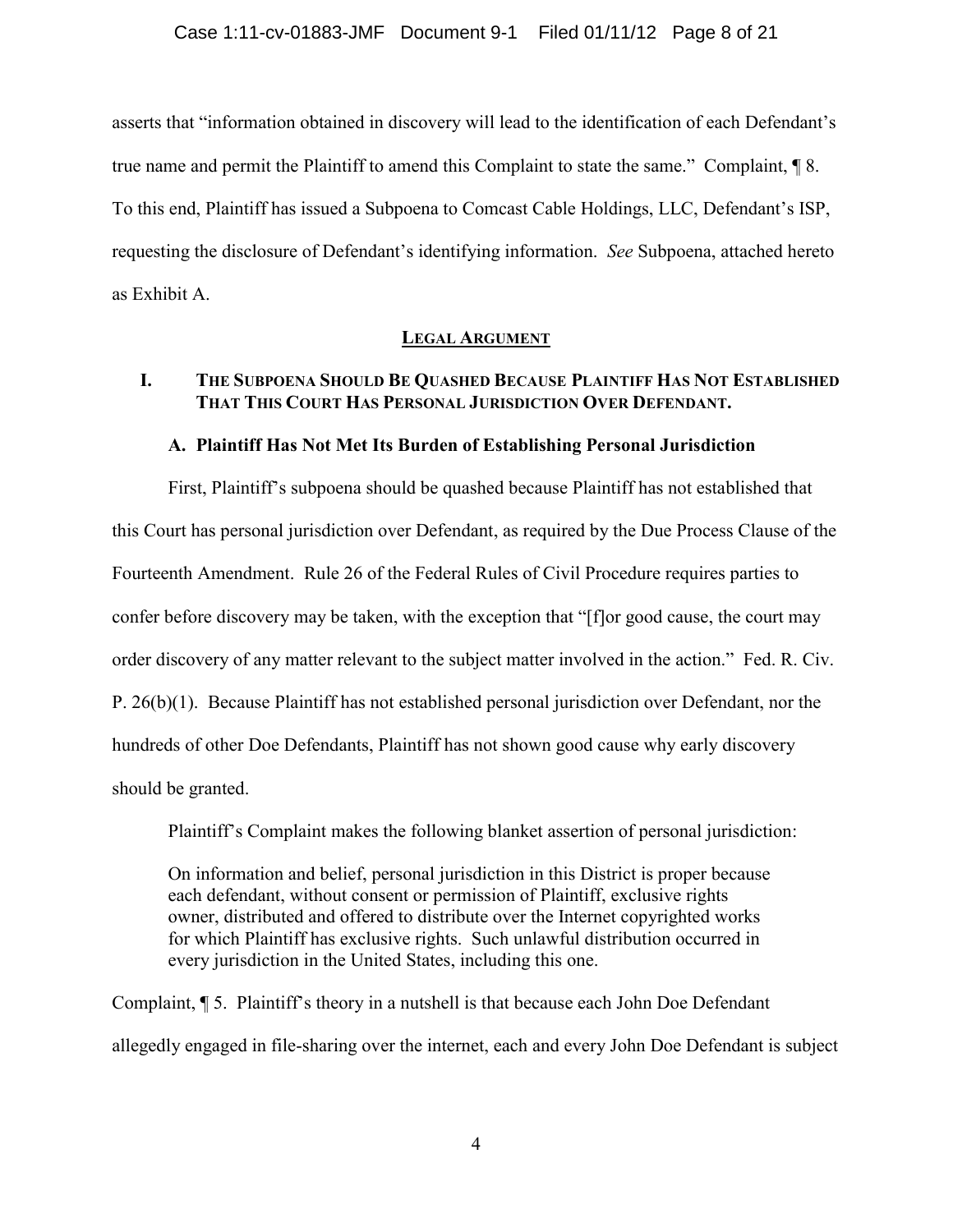#### Case 1:11-cv-01883-JMF Document 9-1 Filed 01/11/12 Page 9 of 21

to personal jurisdiction in this District. However, such a theory of universal personal jurisdiction is antithetical to constitutional principles of fairness and due process.

Under well-established principles of personal jurisdiction, Plaintiff has not met and cannot meet its burden to establish that this Court has personal jurisdiction over Defendant, nor the majority of the other John Doe Defendants. The Due Process Clause imposes on every plaintiff the burden of establishing personal jurisdiction as a fundamental matter of fairness, recognizing that no defendant should be forced to have his rights and obligations determined in a jurisdiction with which he has had no contact. These requirements allow "potential defendants to structure their primary conduct with some minimum assurance as to where that conduct will and will not render them liable to suit." *World-Wide Volkswagen Corp. v. Woodson*, 444 U.S. 286, 297 (1980).

Accordingly, the Plaintiff bears the burden of pleading facts sufficient to support the Court"s exercise of personal jurisdiction over the Defendants. *See, e.g., Edmond v. United States Postal Serv. Gen. Counsel*, 949 F.2d 415, 424 (D.C. Cir. 1991). Under the Due Process Clause, a plaintiff must demonstrate that: (1) the non-resident "has 'minimum contacts' with the forum" and (2) "requir[ing] the defendant to defend its interests in that state "does not offend traditional notions of fair play and substantial justice."" *Int'l Shoe Co. v. Washington,* 326 U.S. 310, 316 (1945); *see also Burger King Corp. v. Rudzewicz*, 471 U.S. 462, 474-77 (1985). Plaintiff has not met this burden.

To the extent that Plaintiff claims personal jurisdiction based on the interstate transmission of data via a small number of John Does who do reside in the District of Columbia, courts have long rejected such theories of effective universal jurisdiction. As the Fourth Circuit explained in *ALS Scan v. Digital Service Consultants*, 293 F.3d 707 (4th Cir. 2002):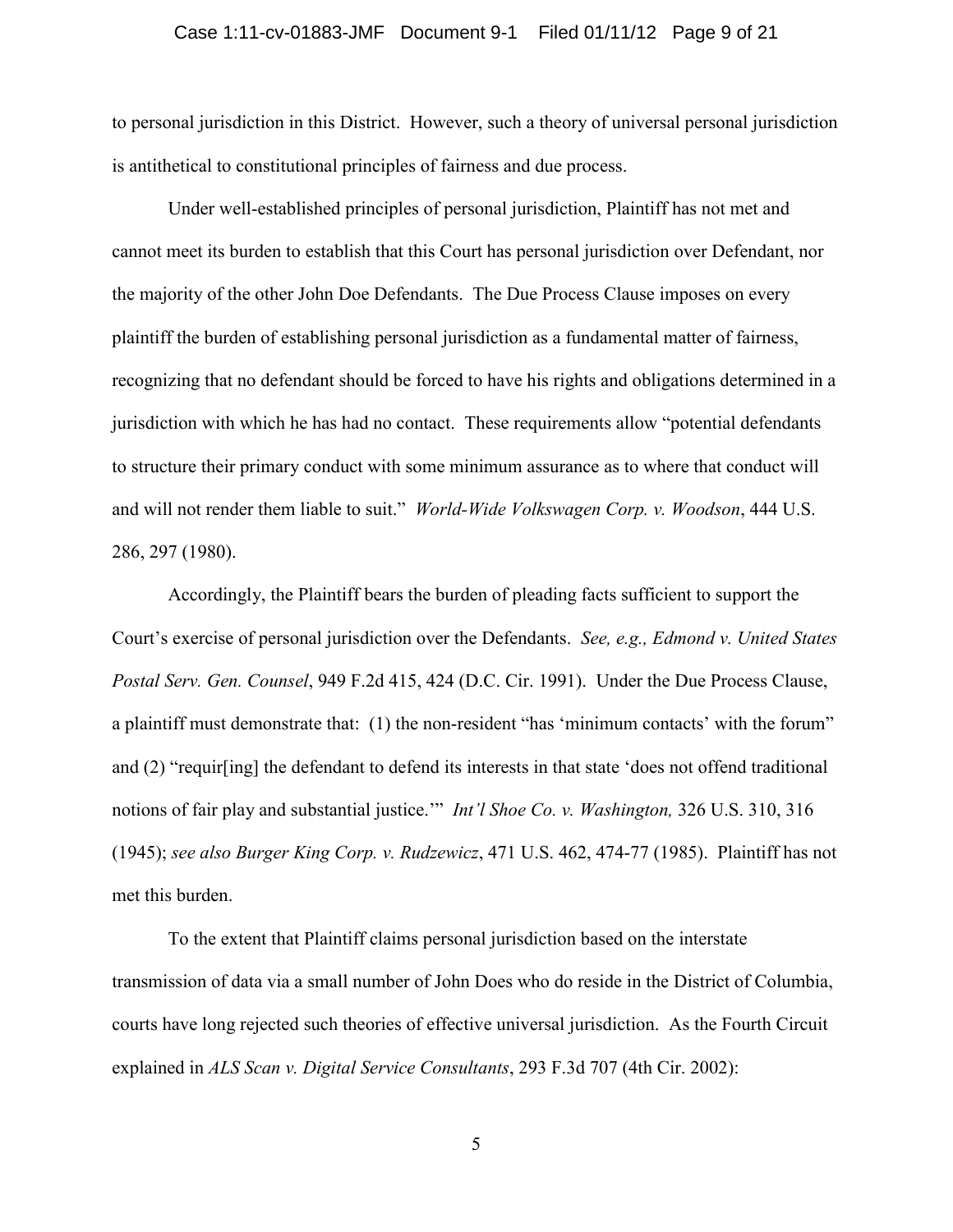The argument could . . . be made that the Internet's electronic signals are surrogates for the person and that Internet users conceptually enter a State to the extent that they send their electronic signals into the State, establishing those minimum contacts sufficient to subject the sending person to personal jurisdiction in the State where the signals are received. .. But if that broad interpretation of minimum contacts were adopted, State jurisdiction over persons would be universal, and notions of limited State sovereignty and personal jurisdiction would be eviscerated.

*Id.* at 712-713 (citations omitted). Accordingly, the court limited the exercise of personal jurisdiction based on Internet usage to situations where the defendant "(1) directs electronic activity into the State, (2) with the manifested intent of engaging in business or other interactions within the State, and (3) that activity creates, in a person within the State, a potential cause of action cognizable in the State"s courts." *Id*. at 714.

Under this standard, which has been echoed by other courts, "a person who simply places information on the Internet does not subject himself to jurisdiction in each State into which the electronic signal is transmitted and received." *Id*.; *see also Jennings v. AC Hydraulic A/S*, 383 F.3d 546, 550 (7th Cir. 2004) ("Premising personal jurisdiction on the maintenance of a website, without requiring some level of 'interactivity' between the defendant and consumers in the forum state, would create almost universal personal jurisdiction because of the virtually unlimited accessibility of websites across the country."); *Revell v. Lidov*, 317 F.3d 467, 475-76 (5th Cir. 2002) ("The defendant must be chargeable with knowledge of the forum at which his conduct is directed in order to reasonably anticipate being haled into court in that forum.").

In the immediate case, even assuming that each of the Defendants knew that they were infringing a copyright of OpenMind Solutions, there is no evidence that OpenMind has any connection to , nor, if such a connection does exist, that Defendant nor any of the other Does were aware of it. Consequently, Plaintiff has not made a prima facie showing that any of the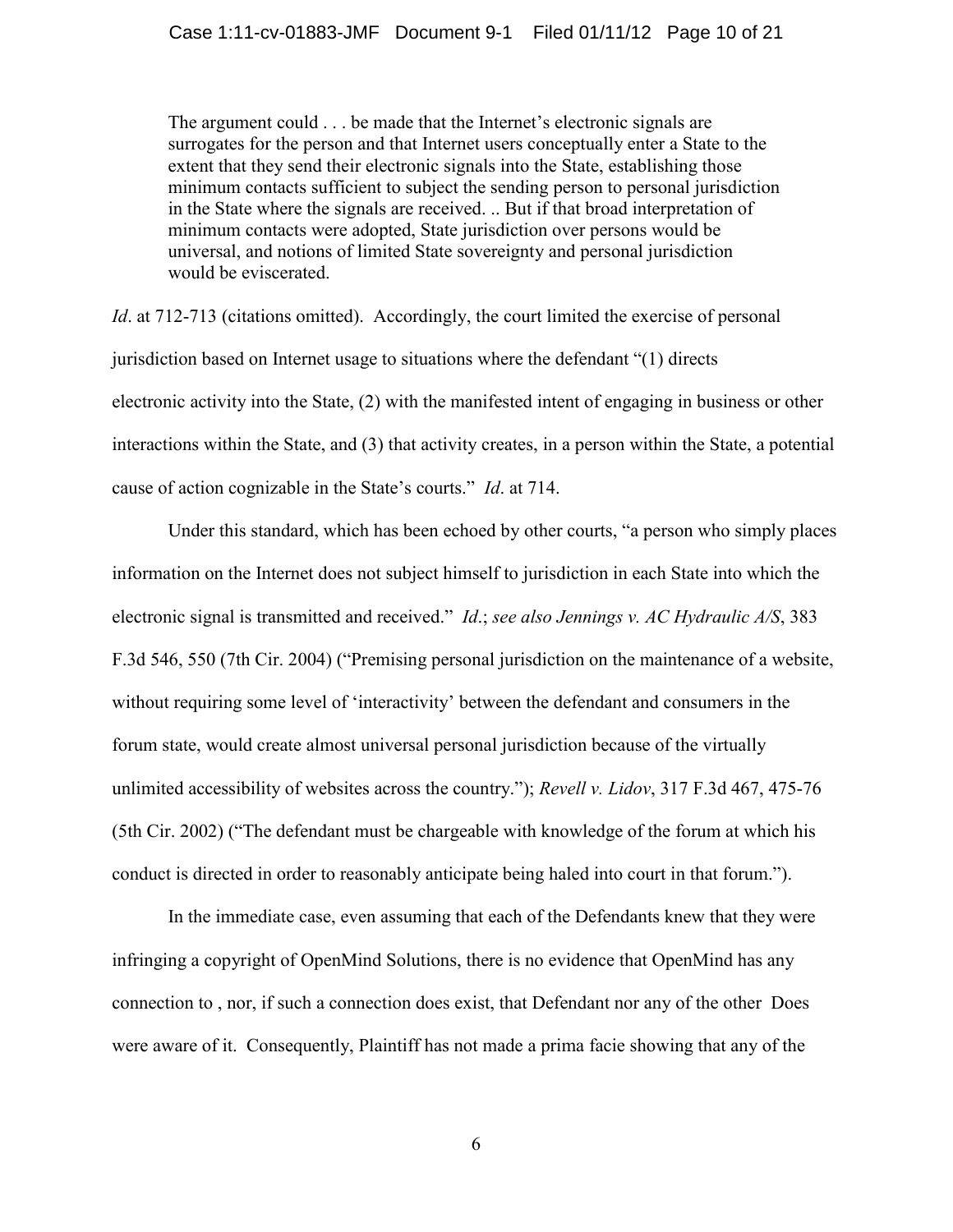Defendants had any idea that Plaintiff OpenMind Solutions, Inc., would suffer any harm in the District of Columbia.

#### **B. Plaintiff Cannot Engage In Discovery to Find Jurisdictional Facts**

The Court should not allow Plaintiff early discovery to seek jurisdictional facts. Plaintiff"s failure to meet its burden of showing personal jurisdiction is to be determined before discovery is issued, not after.

In order to obtain discovery on personal jurisdiction, a plaintiff must first make a "preliminary showing of jurisdiction." *See Ticketreserve, Inc. v. Viagogo, Inc*., 656 F. Supp. 2d 775, 782 (N.D. Ill. 2009) ("At minimum, the plaintiff must establish a prima facie showing of personal jurisdiction before discovery will be permitted."); *accord Central States, Southeast & Southwest Areas Pension Fund v. Reimer Express World Corp.,* 230 F.3d 934, 946 (7th Cir. 2000). When, as here, the plaintiff offers only speculation of jurisdiction, it is well within the Court"s discretion to deny early discovery requests, as such "fishing expeditions" into jurisdictional facts are strongly disfavored by the federal courts. *See, e.g., Base Metal Trading, Ltd. v. OJSC "Novokuznetsky Aluminum Factory"*, 283 F.3d 208, 216 n. 3 (4th Cir. 2002) (holding that a court can properly deny a discovery request if "the plaintiff simply wants to conduct a fishing expedition in the hopes of discovering some basis of jurisdiction."); *see also Papst v. Konica-Minolta Photo Imaging, Inc.*, 590 F. Supp. 2d 94, 101 (D.D.C. 2008). The Court should wisely exercise its discretion to disallow Plaintiff its fishing expedition.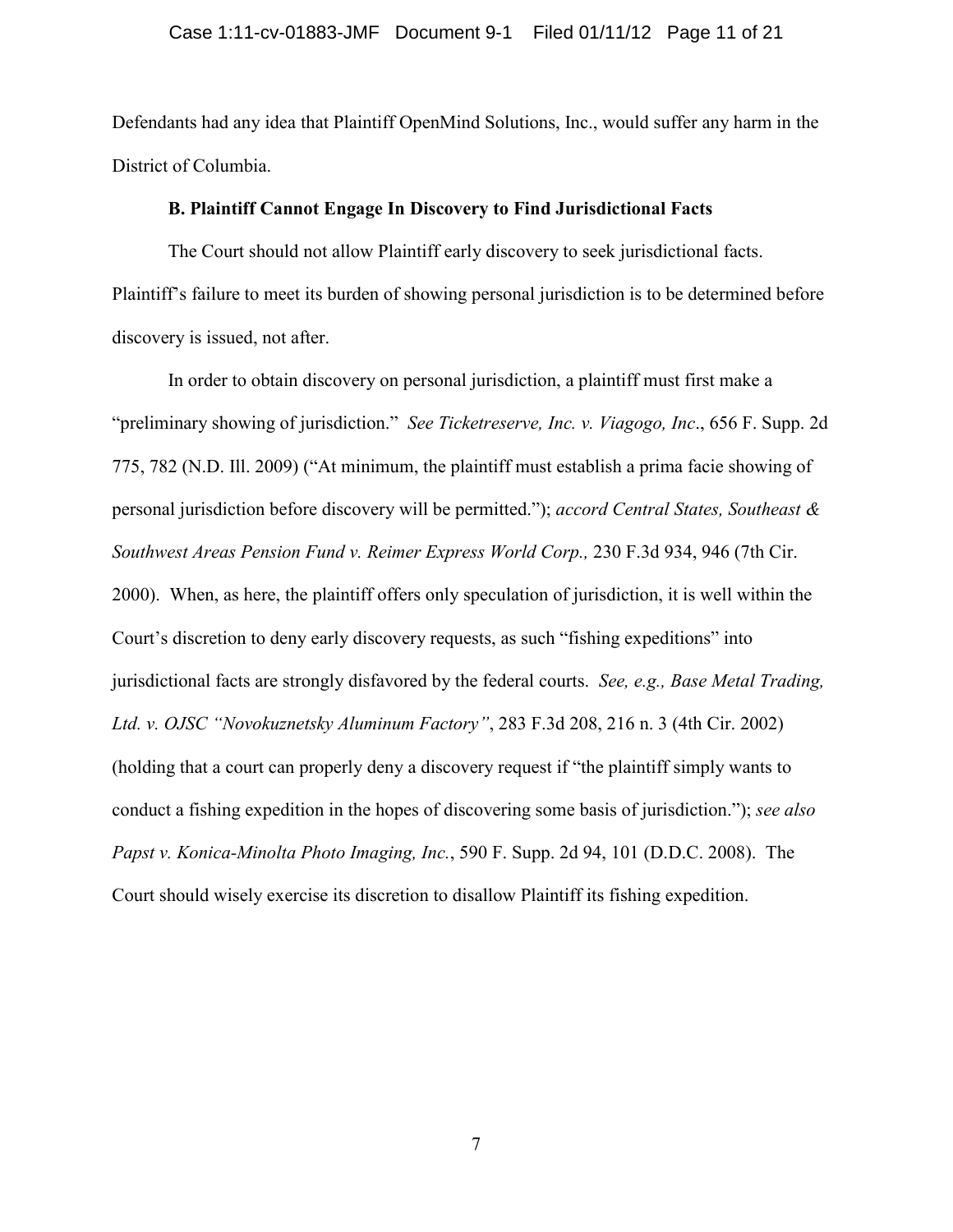#### II. THE SUBPOENA SHOULD BE QUASHED BECAUSE IT VIOLATES DEFENDANT'S FIRST **AMENDMENT RIGHT TO ANONYMOUS SPEECH.**

Most importantly, the Court should quash Plaintiff"s subpoena because it violates Defendant"s First Amendment right to anonymous speech. The First Amendment applies because Defendant is alleged to have engaged in anonymous communication and Plaintiff"s claims arise from those alleged activities. Given the paramount importance of Defendant"s First Amendment rights, as well as the rights of the other John Does, it is essential that the Court take these rights into account before allowing Plaintiff to proceed with its fishing expedition.

### **A. The First Amendment Protects Defendant's Right to Engage in Anonymous Speech.**

The United States Supreme Court has consistently upheld the right to anonymous speech in a variety of contexts, noting that "[a]nonymity is a shield from the tyranny of the majority . . . [that] exemplifies the purpose [of the First Amendment] to protect unpopular individuals from retaliation . . . at the hand of an intolerant society." *McIntyre v. Ohio Elections Comm'n*, 514 U.S. 334, 357 (1995). This fundamental right enjoys the same protections whether the context for speech and association is an anonymous political leaflet, an Internet message board or a video-sharing site. *Reno v. ACLU*, 521 U.S. 844, 870 (1997) (holding that there is "no basis for qualifying the level of First Amendment scrutiny that should be applied to" the Internet); *see also, e.g., Doe v. 2themart.com*, 140 F. Supp. 2d 1088, 1092 (W.D. Wash. 2001) (stating that the Internet promotes the "free exchange of ideas" because people can easily engage in such exchanges anonymously).

First Amendment protection extends to the anonymous publication of expressive works on the Internet, even if the publication is alleged to infringe copyrights. *See Sony Music Entm't,*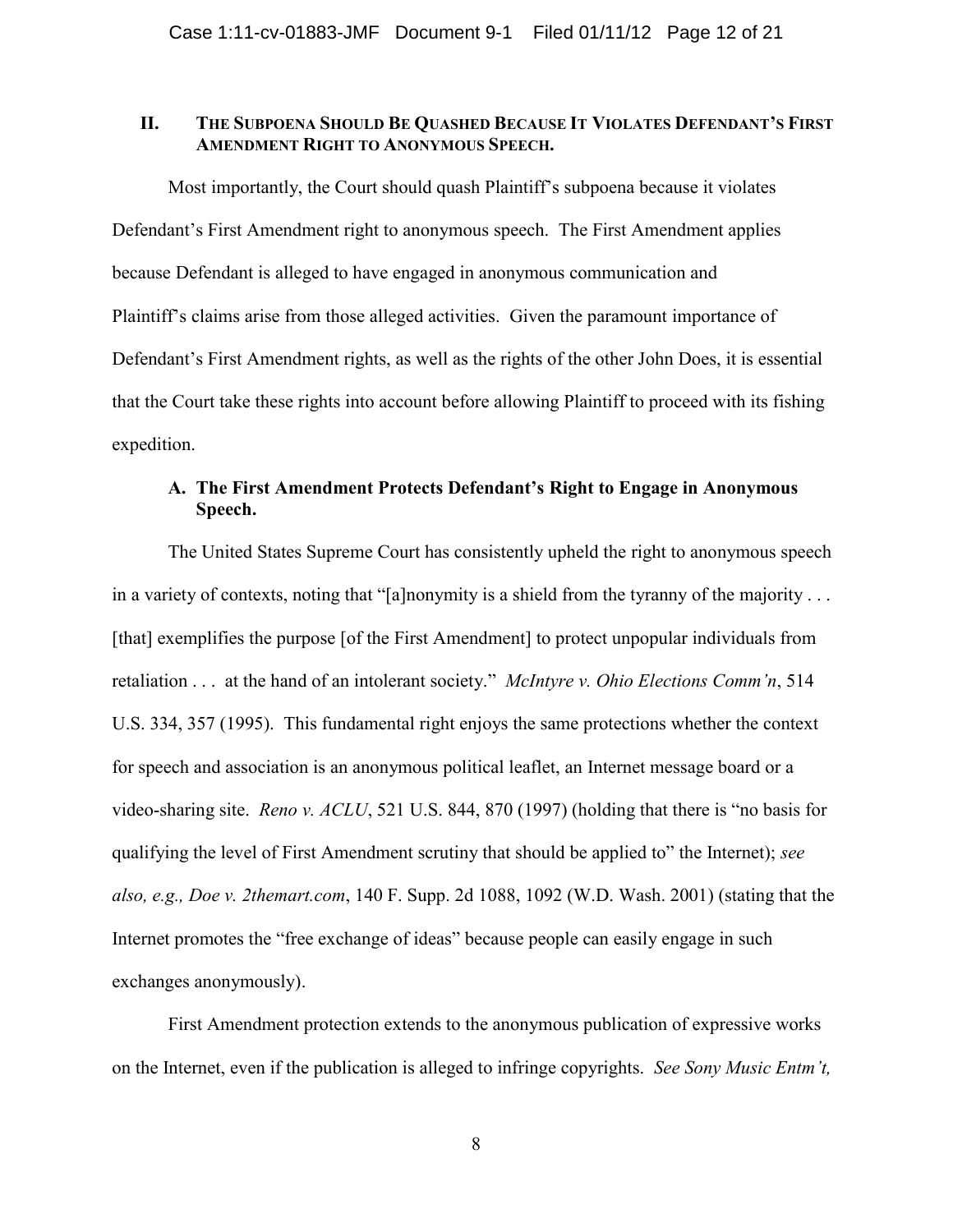#### Case 1:11-cv-01883-JMF Document 9-1 Filed 01/11/12 Page 13 of 21

*Inc. v. Does 1-40*, 326 F. Supp. 2d 556, 564 (S.D.N.Y. 2004) ("The use of P2P file copying networks to download, distribute or make sound recordings available qualifies as speech entitled to First Amendment protection."); *see also, e.g., In re Verizon Internet Servs. Inc.*, 257 F. Supp. 2d 244, 260 (D.D.C. 2003), *rev'd on other grounds*, 351 F.3d 1229 (D.C. Cir. 2003); *Interscope Records v. Does*, 558 F. Supp. 2d 1176, 1178 (D. Kan. 2008). In *Sony*, the court concluded that a file sharer is "making a statement" by downloading a work without charge or license. 326 F. Supp. 2d at 564. In addition, a file sharer is expressing himself by selecting and sharing particular content. *Id*. Therefore, a file sharer is entitled to "some level of First Amendment protection." *Id*.

Because the First Amendment protects anonymous speech and association, efforts to use the power of the courts to pierce anonymity are subject to a qualified privilege. A court order, even if granted to a private party, is state action and therefore subject to the limitations imposed by the First Amendment. *See, e.g., New York Times v. Sullivan*, 376 U.S. 254, 265 (1964). Just as in other cases in which litigants seek information that may be privileged, courts must consider the privilege before authorizing discovery. *See, e.g., Grandbouche v. Clancy*, 825 F.2d 1463, 1466 (10th Cir. 1987) (citing *Silkwood v. Kerr-McGee Corp*., 563 F.2d 433, 438 (10th Cir. 1977)) ("[W]hen the subject of a discovery order claims a First Amendment privilege not to disclose certain information, the trial court must conduct a balancing test before ordering disclosure."). A subpoena must be quashed if it requires the disclosure of privileged information. Fed. R. Civ. P.  $45(c)(3)$  ("On timely motion, the issuing court must quash or modify a subpoena that: . . . (iii) requires disclosure of privileged or other protected matter, if no exception or waiver applies").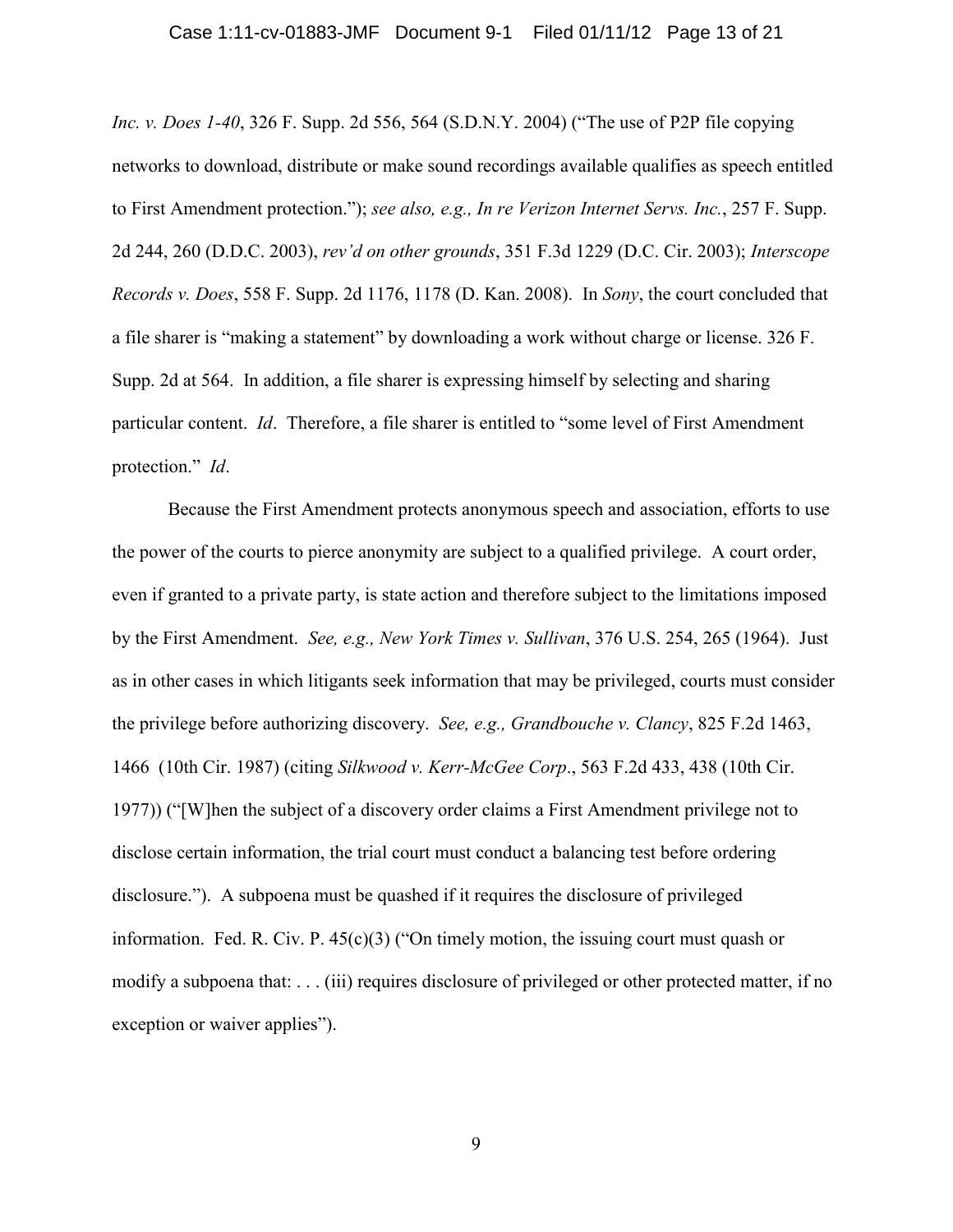Only a compelling government interest can overcome such First Amendment rights, and the mere filing of a lawsuit does not make the identification of a defendant a compelling interest unless there is good reason to believe that the suit has a legitimate basis. The identification of an anonymous speaker is a form of relief to the plaintiff (because it can enable extra-judicial selfhelp such as that seen in these mass lawsuits), and it harms the anonymous defendant, who cannot recover his right of anonymous expression. Relief – an order that both benefits the plaintiff and hurts the defendant – is not customarily given without some proof of wrongdoing.

Of course, the constitutional privilege to remain anonymous is not absolute. Plaintiffs may properly seek information necessary to pursue meritorious litigation. Accordingly, courts evaluating attempts to unmask anonymous speakers have adopted standards that balance one person"s right to speak anonymously with a litigant"s legitimate need to pursue a claim. In reaching this balance, courts from many jurisdictions rely on the seminal case of *Dendrite Int'l, Inc. v. Doe No. 3*, 775 A.2d 756 (N.J. App. Div. 2001). Under *Dendrite*, a plaintiff must:

- 1) make reasonable efforts to notify the accused Internet user of the pendency of the identification proceeding and explain how to present a defense;
- 2) set forth the exact actions of each Doe defendant that constitute actionable cause;
- 3) allege all elements of the cause of action and introduce prima facie evidence for each Doe defendant sufficient to survive a motion for summary judgment; and
- 4) "balance the defendant"s First Amendment right of anonymous free speech against the strength of the prima facie case presented and the necessity for the disclosure of the anonymous defendant's identity to allow the plaintiff to properly proceed."

*Dendrite*, 775 A.2d at 760-61.

Alternately, courts have applied a less stringent test set forth in *Sony Music Entm't, Inc.* 

*v. Does 1-40*:

The *Sony* test calls for the court to assess whether the plaintiffs' need for identifying information outweighs the putative defendants' right to First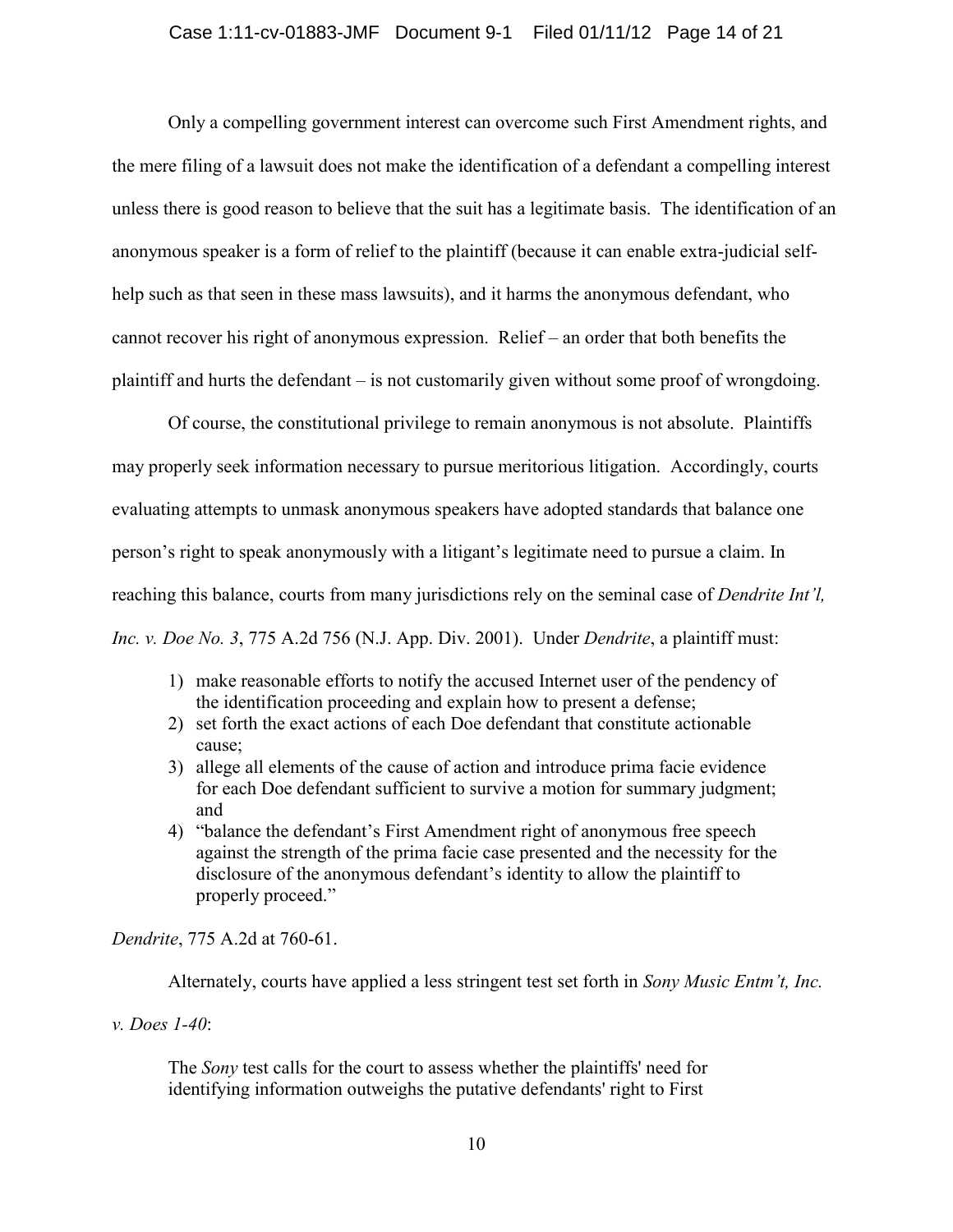Amendment anonymity by balancing: (1) the concreteness of the plaintiffs' showing of a prima facie claim of actionable harm; (2) the specificity of the plaintiffs' discovery request; (3) alternative means to get the information the plaintiffs seek; (4) the need for the information to advance the plaintiffs' claim; and (5) the objecting party's expectation of privacy.

*Call of the Wild Movie, LLC v. Does 1-1,062*, 770 F. Supp. 2d 332, 351 (D.D.C. 2011) (citing *Sony*, 326 F. Supp. 2d at 564-65). Although this test has been used by this Court in the past*, see, e.g., id*.; *W. Coast Prods. v. Doe*, 275 F.R.D. 9, 13 (D.D.C. 2011); these precedents are not binding. The *Dendrite* test most accurately and cogently outlines Defendant's First Amendment rights and should be applied here.

### **B. Plaintiff's Subpoena Cannot Survive the** *Dendrite* **Test.**

Plaintiff"s Subpoena fails the *Dendrite* test. First, Plaintiff has not provided sufficient prima facie evidence that any Defendant infringed Plaintiff"s exclusive right to reproduce and distribute its copyrighted work. In its Complaint, Plaintiff conclusorily alleges that each of the John Doe Defendants distributed Plaintiff"s work to others. *See* Complaint, ¶ 12. In support of this allegation, Plaintiff offers only a list of internet protocol ("IP") addresses, listed by internet service provider ("ISP") and dates upon which infringing activity was allegedly observed. Complaint, ¶ 12, Exhibit A. Plaintiff neither identifies the person or persons who observed the alleged infringing activity, nor explains how the alleged infringing activity was observed. Plaintiff does not meet its prima facie burden with this meager showing.

The information Plaintiff has provided regarding the IP addresses of the John Does is not sufficient *prima facie* evidence to link Defendants to the alleged acts of copyright infringement. As one court noted, a person's IP address could be falsely identified for a number of reasons:

Comcast subscriber John Doe 1 could be an innocent parent whose internet access was abused by her minor child, while John Doe 2 might share a computer with a roommate who infringed Plaintiffs" works. John Does 3 through 203 could be thieves, just as Plaintiffs believe, inexcusably pilfering Plaintiffs" property and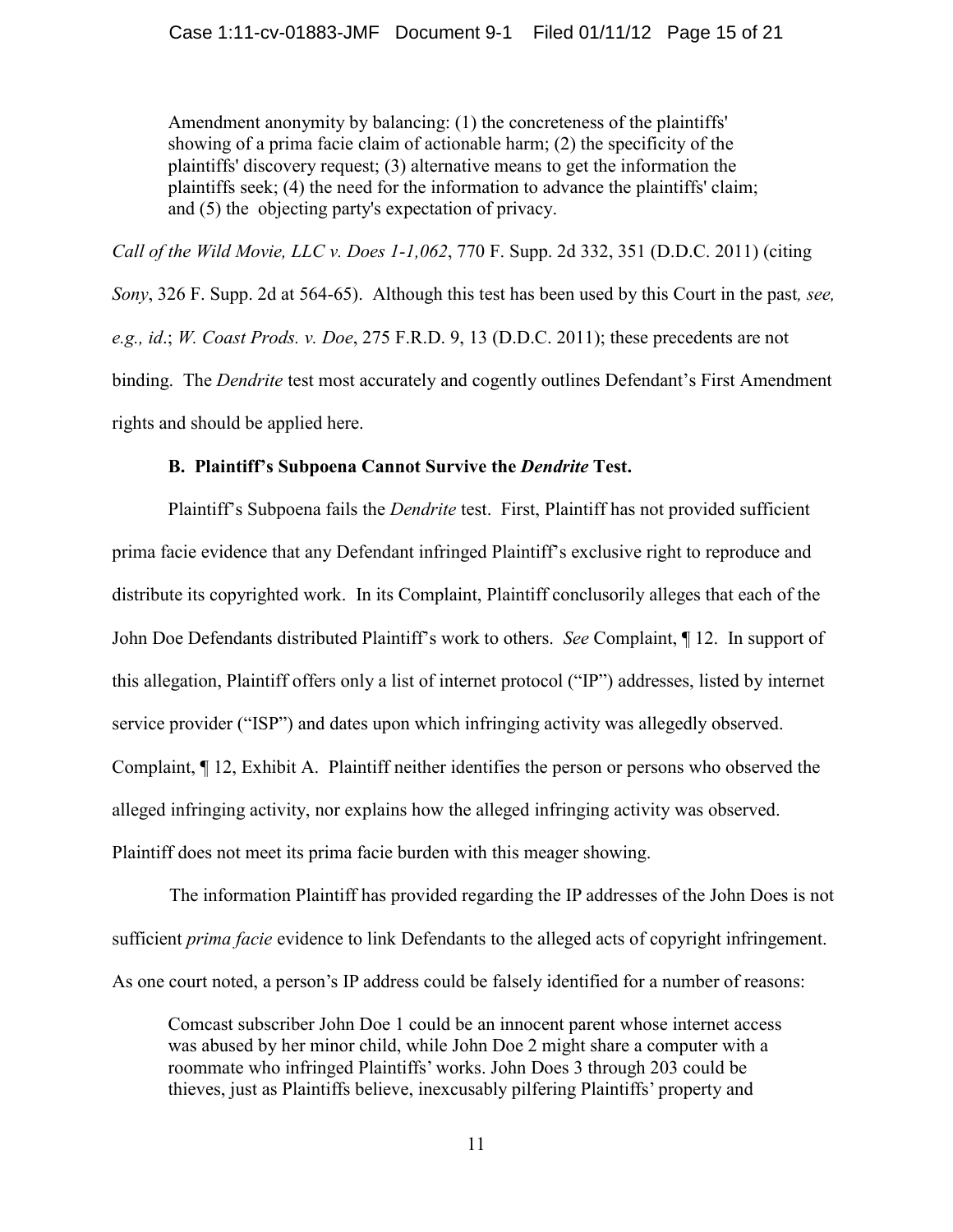#### Case 1:11-cv-01883-JMF Document 9-1 Filed 01/11/12 Page 16 of 21

depriving them, and their artists, of the royalties they are rightly owed... Wholesale litigation of these claims is inappropriate, at least with respect to a vast majority (if not all) of Defendants.

*BMG Music v. Does 1-203,* 2004 U.S. Dist. LEXIS 8457, 2004 WL 953888, at \*1 (E.D. Pa. Apr.

2, 2004) (severing lawsuit involving 203 defendants).

Instead of the conclusory showing made to date, Plaintiff must present verifiable evidence for each Defendant. At minimum, Plaintiff must present "competent evidence" that would permit Defendants (and the Court) to evaluate reliability and completeness of Defendants" investigative process, such as affidavits of the persons who allegedly observed the John Does" IP addresses and screen shots showing the operation of the software used to identify the IP addresses of the John Does. This information should be available to the Plaintiff, so providing it as part of its prima facie showing would not be unduly burdensome. *See Dendrite*, 775 A.2d at 772.

Moreover, requiring this showing would be reasonable and consistent with the requirements set forth by other courts in similar file sharing cases. Those courts have found the prima facie burden met with the submission of screenshots showing the IP addresses of each John Doe Defendant (so the court can see that the submitted IP addresses match those discovered during the investigation), copies or real-time capture of the technologies used, proof that the downloaded movie matched Plaintiff"s original film, and shots of the server logs to which the Plaintiff claims to have had access. *See, e.g., Elektra Entm't Group, Inc. v. Does 1-9*, 2004 U.S. Dist. LEXIS 23560, 2004 WL 2095581, \*4 (S.D.N.Y. Sept. 7, 2004). Without such evidence, the Court must simply accept Plaintiffs" word that the John Does identified by the list in Exhibit A to Plaintiffs" Complaint have engaged in copyright infringement.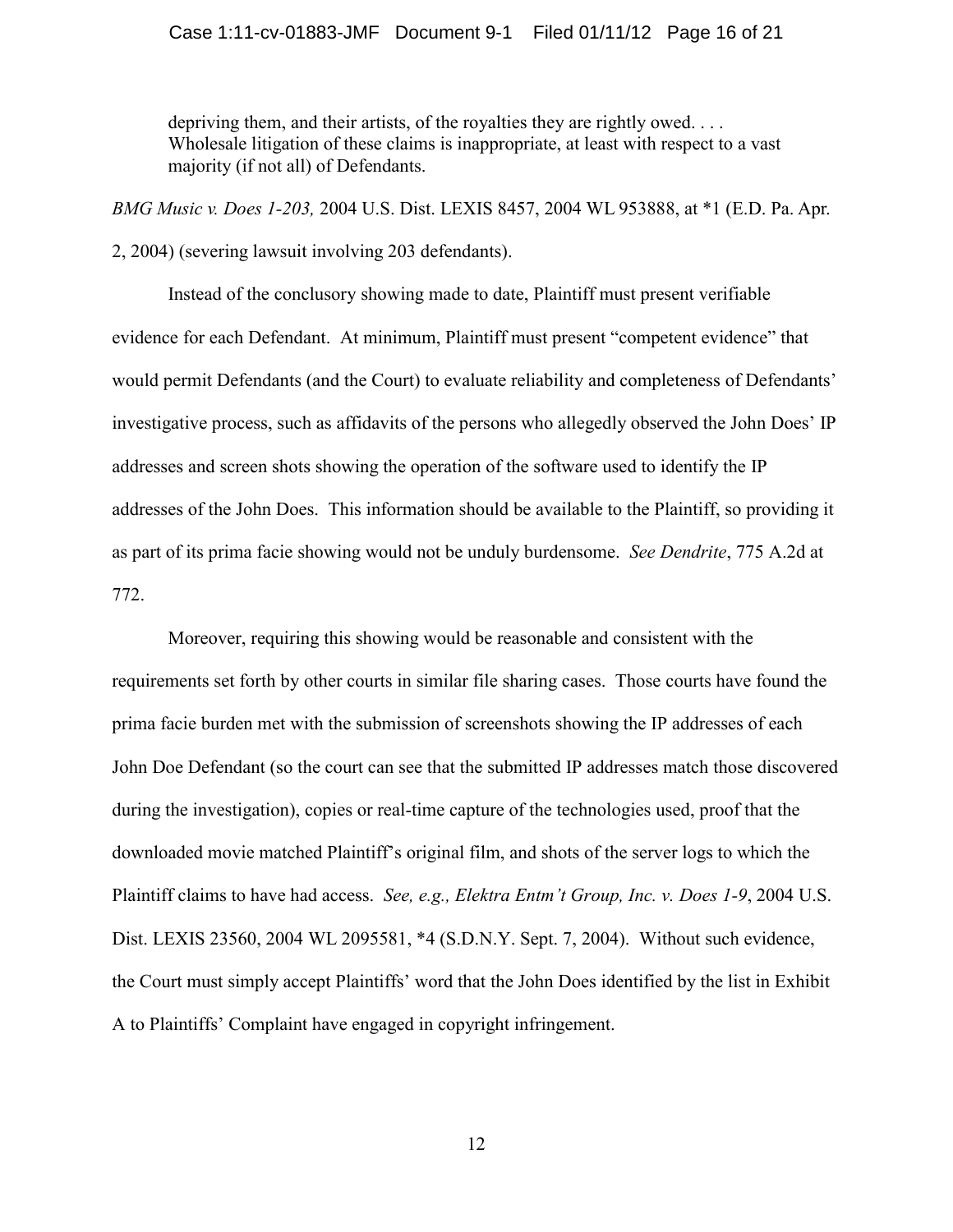#### Case 1:11-cv-01883-JMF Document 9-1 Filed 01/11/12 Page 17 of 21

Further, under *Dendrite*, even if the other requirements are satisfied, the Court must still "balance the defendant"s First Amendment right of anonymous free speech against the strength of the prima facie case presented and the necessity for the disclosure of the anonymous defendant's identity to allow the plaintiff to properly proceed," *Dendrite*, 775 A.2d at 760-61. Producers of adult content are entitled to the same legal redress as other copyright holders, but the nature of the material in question necessarily amplifies the risk of reputational harm resulting from a mistaken identification.

#### **C. Plaintiff's Subpoena Cannot Survive the** *Sony* **Test.**

Plaintiff"s Subpoena also fails the *Sony* test. First, for the same reasons argued more fully above with regards to the *Dendrite* test, Plaintiff's allegations of copyright infringement are conclusory and do not establish a concrete showing of copyright infringement. In support of its allegations, Plaintiff offers only a list of internet protocol ("IP") addresses, listed by internet service provider ("ISP") and dates upon which infringing activity was allegedly observed. Complaint, ¶ 12, Exhibit A. Plaintiff neither identifies the person or persons who observed the alleged infringing activity, nor explains how the alleged infringing activity was observed. Plaintiff does not provide any verification of how these results were obtained. Plaintiff"s allegations should be supported by an affidavit verifying the accuracy of the technology used to monitor the John Does" IP addresses. *See Call of the Wild Movie, LLC*, 770 F. Supp. 2d at 351 ("The plaintiffs support these allegations by supplying the date and time that the alleged infringement occurred, along with affidavits from Messrs. Benjamin Perino and Patrick Achache describing the process by which the defendants' infringement was observed, recorded, and verified."). Here, Plaintiff"s utter lack of any such verification renders its allegations of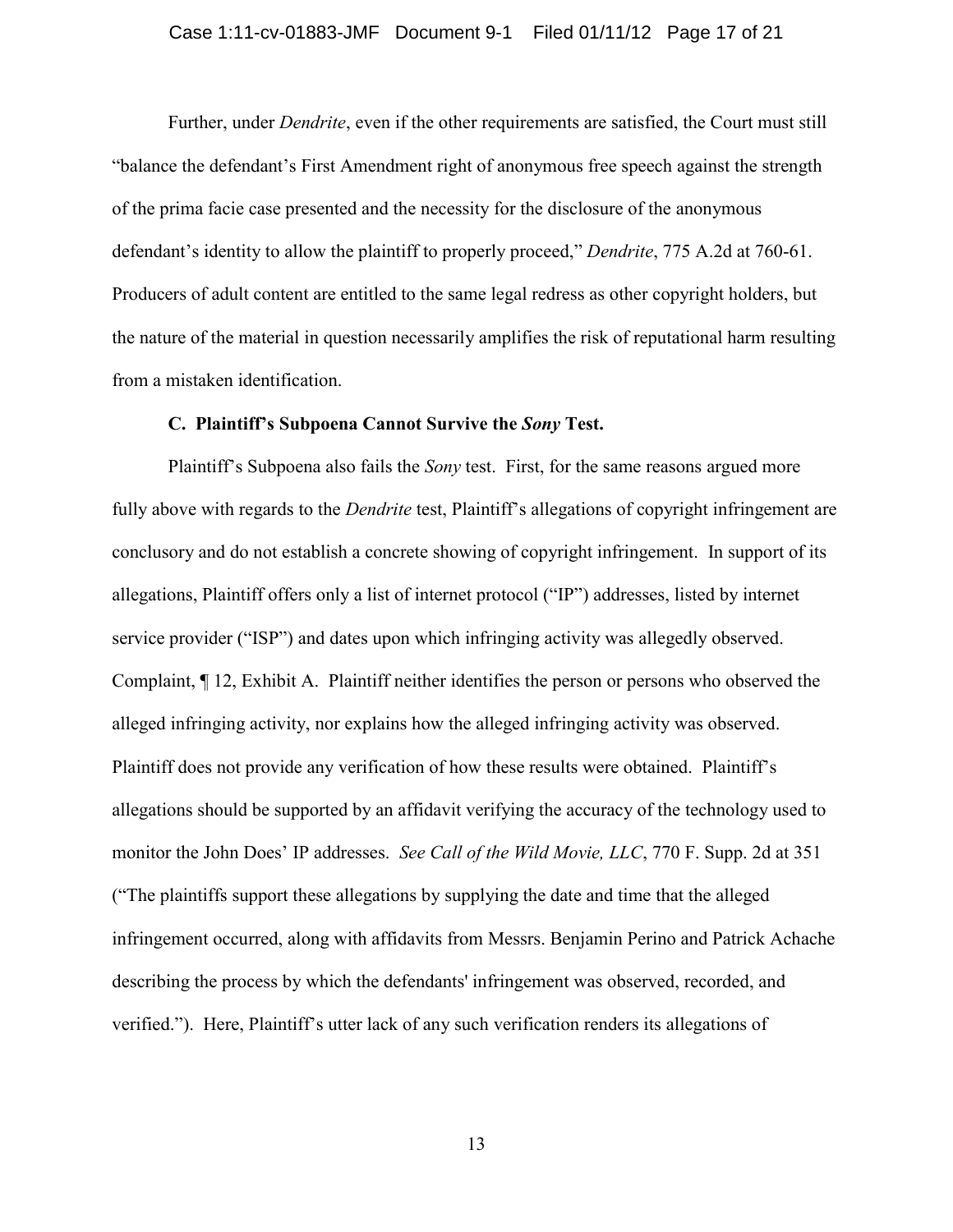#### Case 1:11-cv-01883-JMF Document 9-1 Filed 01/11/12 Page 18 of 21

copyright infringement insufficiently concrete to outweigh Defendant"s First Amendment right to anonymity.

Additionally, the Court must weigh Plaintiff"s need for this information against Defendant"s expectation of privacy. *Sony*, 326 F. Supp. 2d at 564-65. While in other filesharing contexts this expectation of privacy has been deemed "minimal," *Call of the Wild Movie, LLC*, 770 F. Supp. 2d at 353, this case is distinguishable based upon the nature of the work allegedly involved. The embarrassment of an allegation of downloading pornography can lead defendants to settle a case, even one without merit, once their identities are revealed, rather than face a lengthy court battle. Given the harm that can come to Defendant"s reputation from a false accusation of illegally downloading pornography, the Court should require a stronger prima facie showing of copyright infringement.

Given the myriad procedural problems outlined above, and the lack of reliability or transparency about the means by which the Plaintiff generated its list of "infringers," the Court should act to protect Defendant"s First Amendment rights and stop this fishing expedition.

#### **III. JOHN DOES 2-565 SHOULD BE SEVERED FOR MISJOINDER.**

John Does 2-565 should be severed from this action for misjoinder. Parties may be joined in one action as defendants if:

(A) any right to relief is asserted against them jointly, severally, or in the alternative with respect to or arising out of the same transaction, occurrence, or series of transactions or occurrences; and (B) any question of law or fact common to all defendants will arise in the action.

Fed. R. Civ. P. 20(a)(2). This requires that claims be "logically related." *Disparte v. Corporate Exec. Bd.,* 223 F.R.D. 7, 10 (D.D.C. 2004). The remedy for misjoinder of claims is severance. Fed. R. Civ. P. 21; *Call of the Wild Movie, LLC*, 770 F. Supp. 2d at 342. "[I]t is well-settled that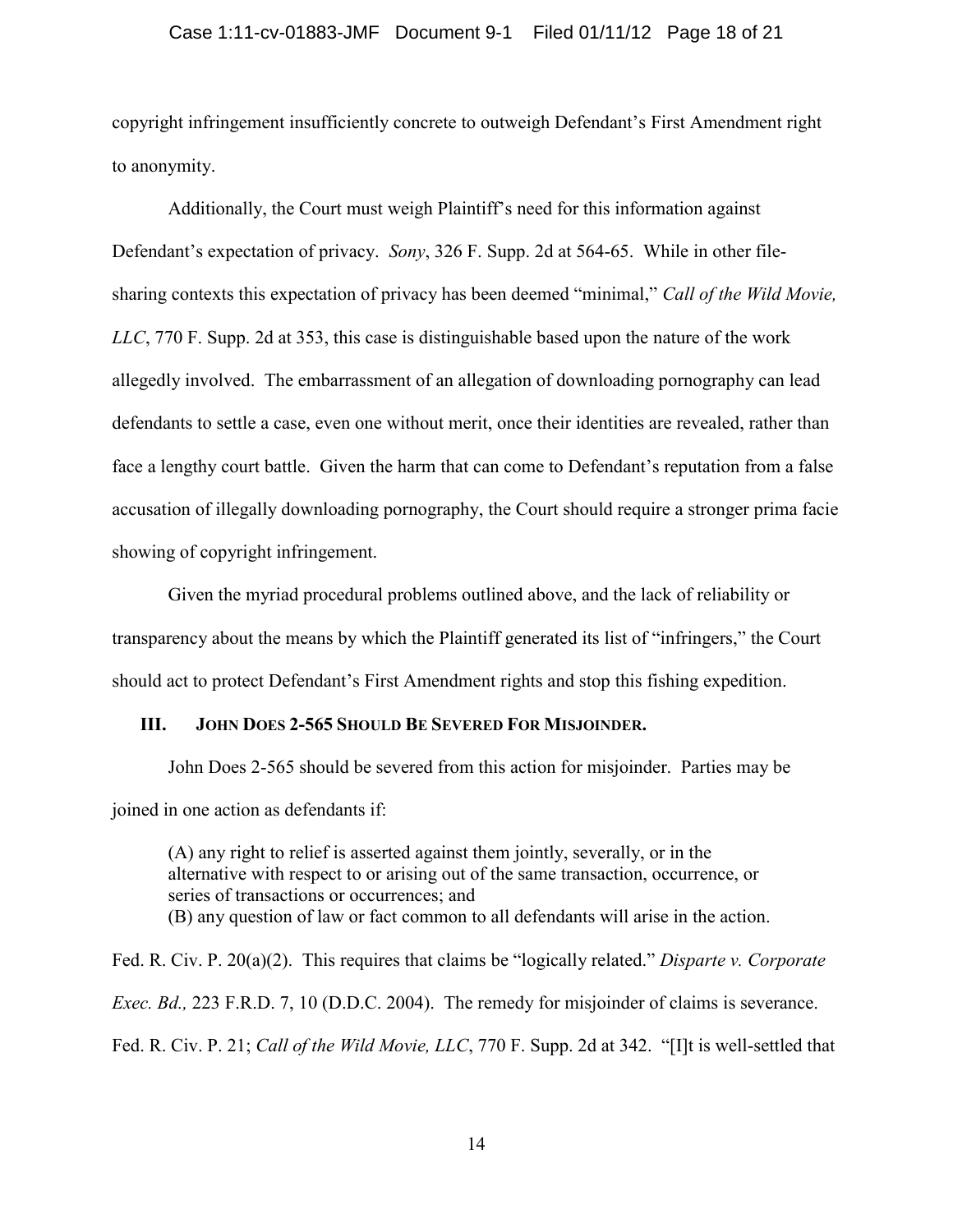parties are misjoined when the preconditions of permissive joinder set forth in *Rule 20(a)* have not been satisfied." *Disparte,* 223 F.R.D. at 12. (internal citations omitted).

This Court has in the past denied to sever defendants from similar BitTorrent cases. See *Call of the Wild Movie, LLC, 770 F.* Supp. 2d at 346. However, this precedent is not binding.<sup>5</sup> Plaintiff urges the Court to consider the approach of other district courts, which have severed hundreds of defendants from similar downloading litigation. *See, e.g.*, *Elektra Entertainment Group, Inc.*, 2004 U.S. Dist. LEXIS 23560, 2004 WL 2095581 (severing Doe #7); *Interscope Records v. Does 1-25*, No. 4-CV-197, 2004 U.S. Dist. LEXIS 27782 (M.D. Fla. Apr. 1, 2004) (severing Does 2-25); *Pacific Century International LTD v. Does 1-101,* 2011 U.S. Dist. LEXIS 73837 (N.D. Cal. July 8, 2011) (severed does 2-101); *IO Group, Inc. v. Does 1-435,* 2011 U.S. Dist. LEXIS 73837 (N.D. Cal. July 8, 2011) (severed does 2-435); *Diabolic Video Productions, Inc v. Does 1-2099,* 2011 U.S. Dist. LEXIS 58351; Copy. L. Rep. (CCH) P30,093 (N.D. Cal. May 31, 2011) (severed Does 2-2099); *Digital Sin, Inc. v. Doe*, 2011 U.S. Dist. LEXIS 128033 (N.D. Cal. Nov. 4, 2011) (dismissed Does 2-5698). As one court held, "merely committing the same type of violation in the same way does not link defendants together for purposes of joinder." *LaFace Records, LLC v. Does 1-38*, 2008 WL 544992, \*2 (E.D.N.C. Feb. 27, 2008) (severing lawsuit against 38 defendants where each defendant used the same ISP and similar peer-to-peer networks). *See also BMG Music v. Does 1-203*, 2004 WL 953888, at \*1 (E.D. Pa. Apr. 2, 2004) (severing lawsuit involving 203 defendants).

It has been argued by copyright plaintiffs and held by some courts that the BitTorrent protocol"s nature makes separate acts of infringement a logically connected series of transactions

 $\overline{a}$ 

 $<sup>5</sup>$  Due to the nature of this type of litigation, cases are usually settled once the defendants'</sup> identities are revealed. Because appellate decisions are rare, district courts around the country have reached different results.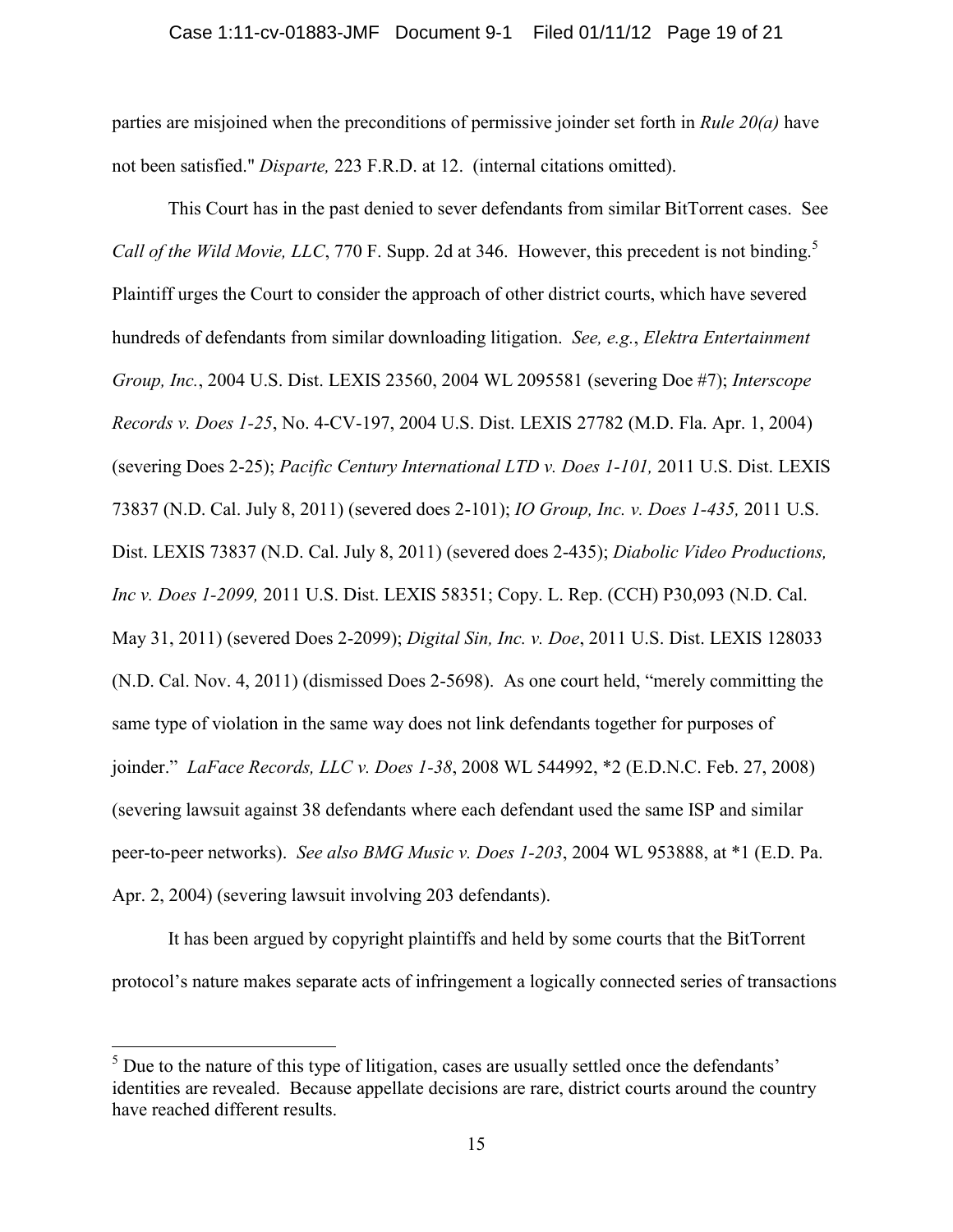or occurrences. *See Call of the Wild Movie, LLC*, 770 F. Supp. 2d at 343 (because "the

BitTorrent file-sharing protocol "makes every downloader also an uploader of the illegally

transferred file(s)'... the plaintiffs' claims against the defendants are logically related").

However, this is not necessarily true: Plaintiff has alleged only that Defendants copied the same

film. Plaintiff does not allege that Defendants shared the exact same file from the same source

(indeed, Plaintiff does include any details, such as file size, that would allow such an inference to

be drawn from its list of IP addresses in Exhibit A to its Complaint). As one court noted:

BitTorrent users may upload different initial files of a given work, which results in the creation of distinct swarms. *See* Lin Ye et al., *A Measurement Study on BitTorrent System*, 3 Int'l J. Comm, Network & Sys. Sci 916, 916 (2000); *see also* Ankur Patel, Comment, *BitTorrent Beware: Legitimizing BitTorrent Against Secondary Copyright Liability*, 10 Appalachian J.L. 117, 119 (2011). . . . a second initial "seeder" may not enjoy television shows in low definition and instead decide to upload a high definition file of the same episode for distribution. Notably, because of the differences between the first, low definition file and the second, high definition file, the participants in the first swarm would not interact with those in the second swarm. . . That BitTorrent users have downloaded the same copyrighted work does not, therefore, evidence that they have acted together to obtain it.

*Pacific Century International LTD v. Does 1-101 2011,* U.S. Dist. LEXIS 73837 at \*12-13.

Plaintiff has not provided sufficient evidence that Defendants were indeed part of the same

BitTorrent "swarm," sharing the same file, and has therefore not shown that Defendants' alleged

conduct was logically related to merit joinder.

Joining hundreds of defendants together in one action merely allows Plaintiff"s counsel to

extract settlements from a maximum number of individuals while paying a minimum amount of

filing fees:

[I]f the 300 unnamed defendants have in fact infringed any copyrights (something that this court will assume to be the case, given the Complaint's allegations that so state), each of those infringements was separate and apart from the others. No predicate has been shown for thus combining 300 separate actions on the cheap – if CP had sued the 300 claimed infringers separately for their discrete